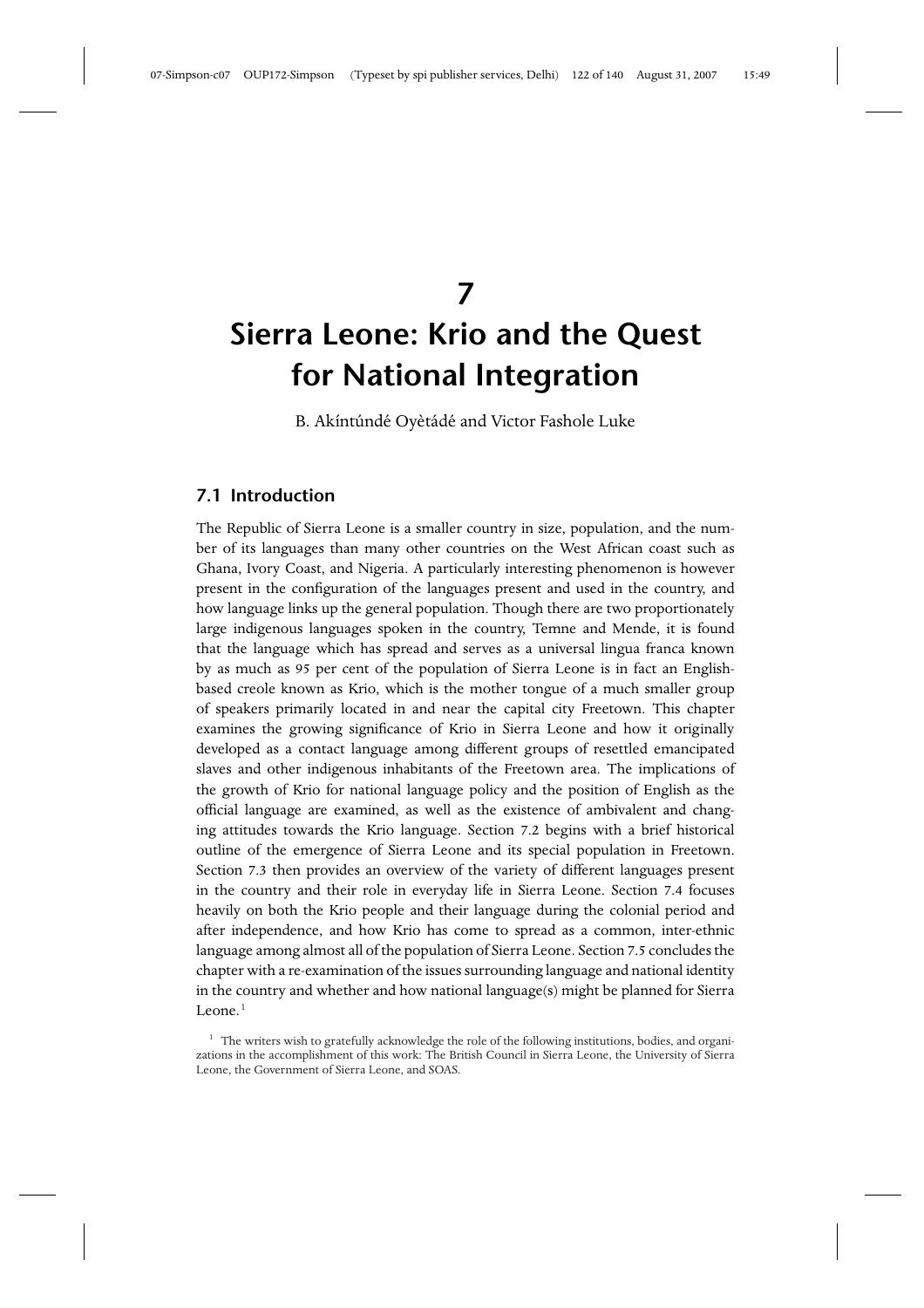### **7.2 The Formation of Sierra Leone**

The name Sierra Leone is a derivative of the Portuguese name Sierra Leoya given to the country by the Portuguese navigator Pedro da Cintra when he discovered the land in 1462. Regularized European contacts with Sierra Leone were among the first in West Africa, and in the seventeenth century slaves began to be brought to North America from the area of Sierra Leone to work on the various plantations established in the southern states such as Georgia and South Carolina, this developing into a thriving trade during the course of the eighteenth century. Somewhat later on, when the tide of British public opinion turned strongly against the slave trade, there were various attempts to resettle emancipated slaves in the coastal area which became Freetown. The first group of these 'Liberated Africans' were known as the 'Black Poor' and were brought in 1787 from London to land purchased from local Temne people. However, after just a single year the majority of this initial group of 400 had perished from disease and conflict with the Temne. Five years later in 1792, a second group of 1,100 slaves who had received their freedom in return for agreeing to fight for the British in the American War of Independence was transported to the Freetown area from Nova Scotia, where they had been emancipated but lived in very poor conditions. Protected by the British in Sierra Leone, the 'Nova Scotians' were joined in 1800 by a third group of 500 freed slaves from Jamaica known as the 'Maroons' who brought with them an English pidgin. In 1808 the British Abolition Act outlawed the participation of British citizens in the trans-Atlantic slave trade and the British navy was used to intercept the slave ships of other nations plying between West Africa and the Americas (Cole 2006: 36), resulting in the resettlement of as many as 50,000 slaves in the Freetown area between 1808 and 1864 (Wyse 1989: 1–2; Sengova 2006: 170). These had originally been seized from a wide variety of regions and ethnic groups in West Africa, though they included a significant concentration of Yoruba people and also slaves who originated from the territory of Sierra Leone itself. Formed into a new community and shielded by the British, during the nineteenth century the 'Creoles' or 'Krio', as they became known, established a prosperous trade in Sierra Leone and a new shared identity, while Freetown itself became increasingly important in regional terms, the territories of the Gold Coast (modern Ghana) and the Gambia being administered by the British governor in Freetown, and Freetown also having the only English-language university-level institute of education in all of West Africa for many years, Fourah Bay College, opened in 1827.

In the twentieth century, Sierra Leone gained its independence peaceably in 1961. The new nation was formed from the combination of the comparatively small Crown Colony centred in Freetown, and the much larger hinterland areas which had been made into a British Protectorate in 1896. The result is a territory of approximately 30,000 square miles, bounded to the north by Guinea, to the southeast by Liberia, and to the southwest by the Atlantic ocean, with a coastline of some 265 miles. There are four administrative divisions in the country: the Western Area consisting in the urban area of Freetown and its surrounding countryside, and three (Northern, Southern,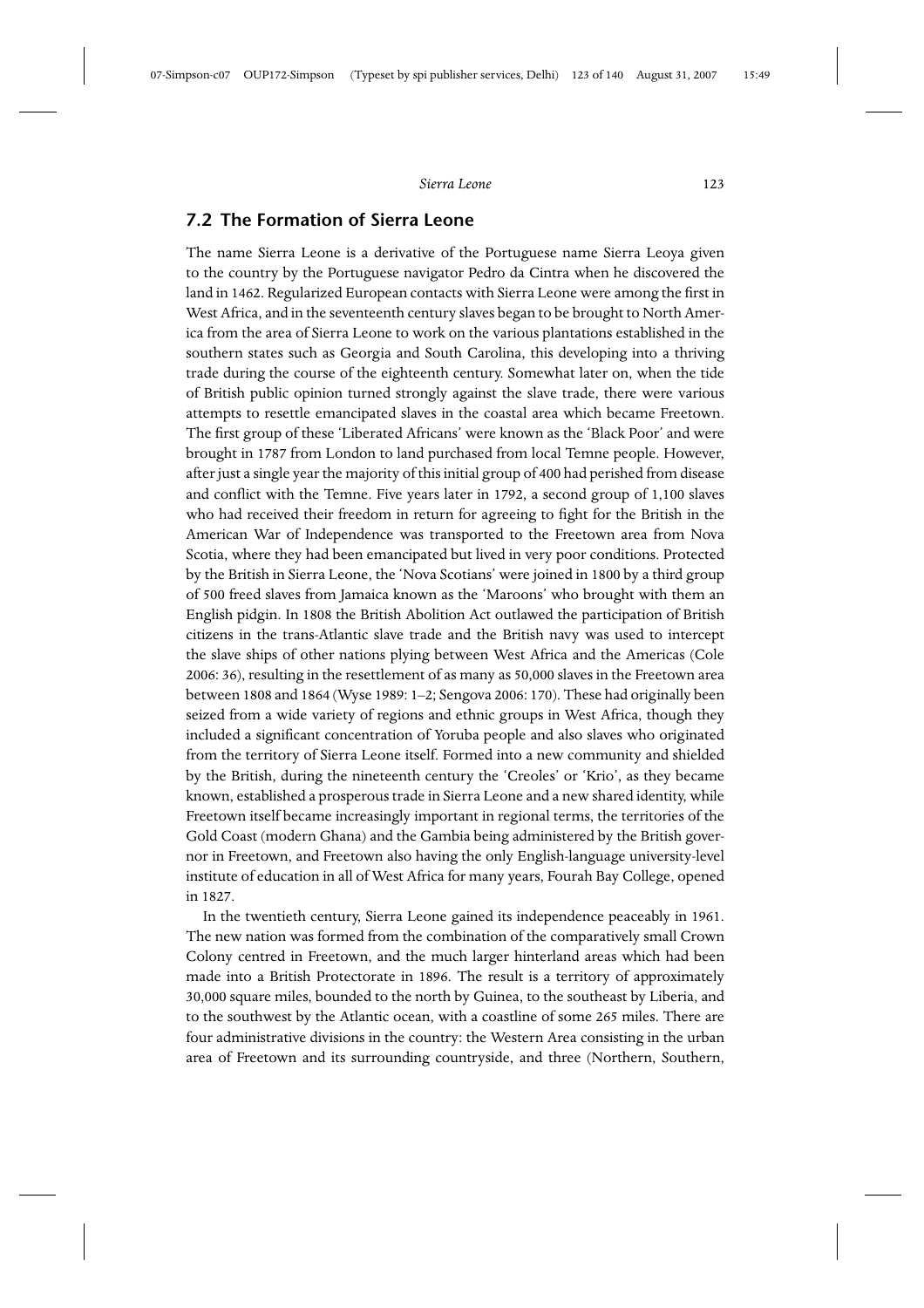

and Eastern) Provinces. Currently the population of the country is estimated to be around six million and is made up of eighteen indigenous ethnic groups, with no group constituting more than a third of the total population. Several thousand Europeans, Indians, and Lebanese are also present in the country and active in the economy, along with a sizeable number of Nigerians, and a mixture of Gambians, Liberians, and Africans from other regional states.

Between 1991 and 2000, Sierra Leone experienced a destructive decade of civil war in which large-scale loss of life and damage to the country's infrastructure occurred, as well as much internal displacement of people fleeing from the fighting. The population of Freetown in particular was greatly swelled and diversified during this period by refugees arriving from rural areas. Since peace has been restored with the involvement of the United Nations, a considerable amount of foreign assistance and aid has helped in the rebuilding of the country and its shattered economy, which is heavily based on mining. Though clear and encouraging progress has already been made, there is much left to do, and the reconstruction of Sierra Leone will require the positive cooperation of all sectors of society and the nation's ethnic groups.

#### 124 *A. Oyètádé and V. F. Luke*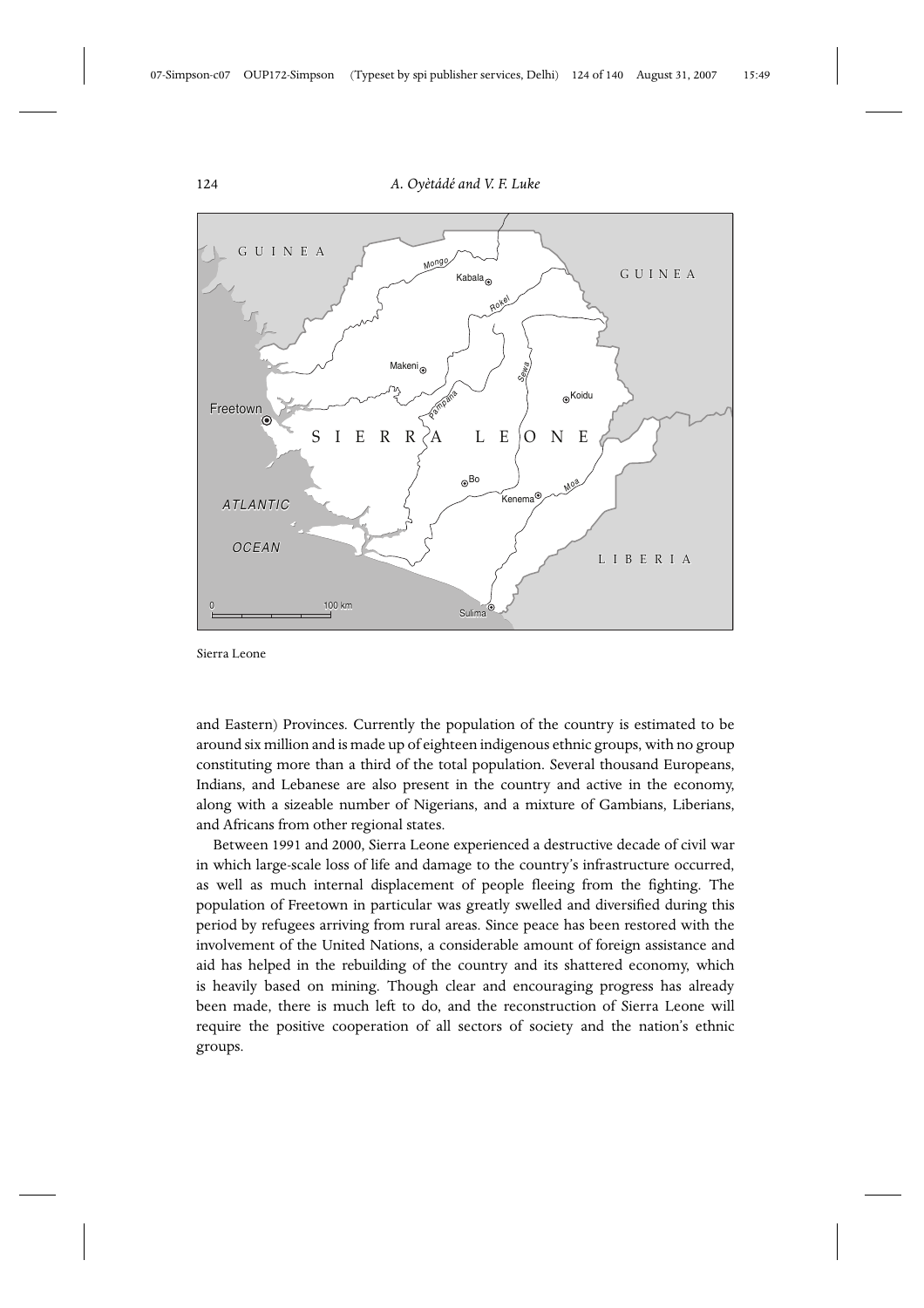#### **7.3 The Languages of Sierra Leone**

#### *7.3.1 Overview*

Sierra Leone is a multilingual country and most of the population is either bilingual or multilingual. English is the official language of the country and is the primary, dominant language in education, government administration, law, written communication, and all other formal domains of life. It is also the language of status and prestige, being a symbol of high education. In addition to English, and though the country is witnessing a gradual dying out of certain of its less spoken languages, no less than sixteen Sierra Leonean languages are regularly used by their L1 (i.e. mother tongue/first language) speakers: $^2$ 

| Krio    | Mende   | Temne   | Limba |
|---------|---------|---------|-------|
| Kono    | Susu    | Sherbro | Fula  |
| Yalunka | Krim    | Vai     | Kissi |
| Kru     | Madingo | Loko    | Gola  |

All of these languages with the exception of Krio belong to the same family, the Niger-Kordofanian family of African languages, which as a family is divided into two groups: (a) the Niger-Congo Branch, and (b) the Kordofanian Branch. The Niger-Congo branch sub-divides into two other groups, one of which is the Mande Group to which Kono, Susu, Yalunka, Vai, and Mende belong. The remaining ones, Temne, Sherbro, Krim, Kissi, Gola, and Limba belong to the West Atlantic (or Atlantic Congo) subfamily. To date, no language or set of languages has been officially declared the national language(s) of Sierra Leone, though four of the sixteen Sierra Leonean languages listed above are seen as more prominent than the others and consequently figure more in the media and recent attempts to introduce mother-tongue education: Mende, Temne, Limba, and Krio, discussed below.

#### *7.3.2 Mende, Temne, and Limba*

The Mendes are one of the largest speech communities in Sierra Leone, estimated to be approximately 30 per cent of the population, and as a group wield considerable ethnic political power. The speakers of this language occupy an area of 12,000 square miles in the southern and eastern provinces stretching over major districts such as Bo, Kenema, Kailahun Pujehun, and Moyamba. The Mendes originally arrived in Sierra Leone from Lofa in Liberia and from Guinea. The language evolved from the South

<sup>&</sup>lt;sup>2</sup> Quite a few languages that were used in Sierra Leone in the past no longer productively exist as mediums of meaningful and viable communication. Among these are Loma, Fante, Bassa, and Yoruba. Mayinka has been absorbed by Mende and the majority of its speakers now live in Liberia. Loma is essentially now a Liberian language and is hardly spoken in Sierra Leone any more. Fante, Bassa, and Yoruba no longer have a viable speech community in Sierra Leone and the languages are hardly used in regular interpersonal communication, though Yoruba does still exist as a ritualistic language in secret societies and in cultural legacies such as in first or second names (but not in last or family names), names of events, and indigenous associations.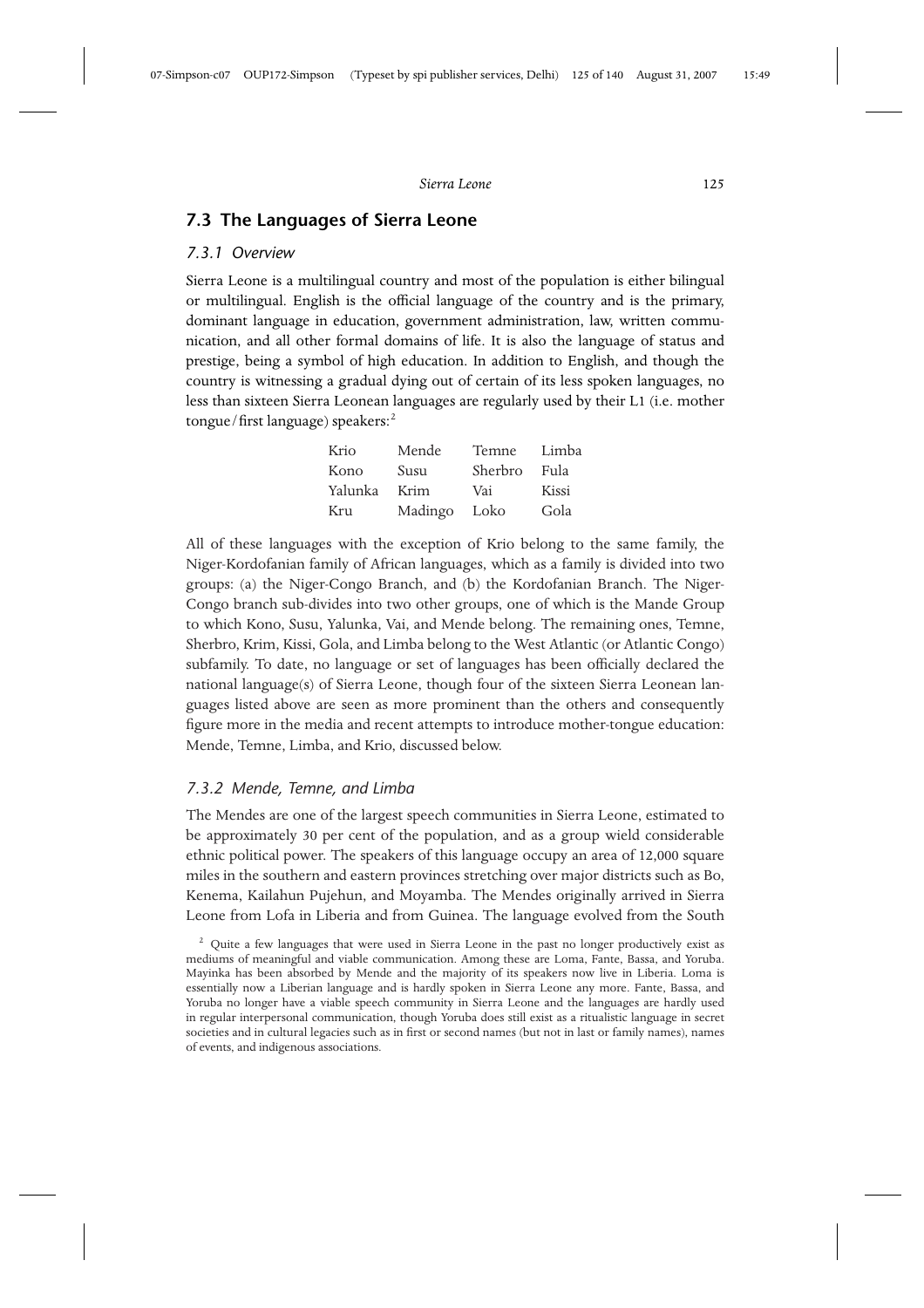Western family of Mande languages, which also includes the Loko, Gbandi, Kpelle and Loma languages. Currently there are four principal dialects of Mende, all of which are mutually intelligible: Kappa Mende, Sewama Mende, Kבב Mende, and Wanjama Mende. With regards to their culture and society, the Mendes are largely Muslims, who practise polygamy, and rule according to clans. Their traditional societies are the Poro, Wande, and Kobo for men and the Bondo for women. These traditional societies also serve as final courts of appeal in their communities. The Mendes, like the Temnes and the Limbas, are a people who show strong ethnic loyalty and bonding to each other.

The Temnes, according to history, are also not originally from Sierra Leone, but are believed to have migrated into Sierra Leone from the area of the Futa Jallon Mountains in Guinea. On their initial arrival in Sierra Leone around the fourteenth century, they clashed with the Sosos in the coastal area and were actually driven back to Guinea. Ultimately they entered successfully through the interior of the northern segment of Sierra Leone and settled there, coming to dominate the northern part of the country over time. Quite similar to the Mendes in population size, they are now estimated to make up around 31 per cent of Sierra Leone's population, and occupy a very large area of the country, predominantly in the Kambia, Port Loko, Bombali, and Tonkolilli districts. Spread over this broad area there are five mutually intelligible dialects of Temne: the Western, Yoni, Eastern Koninke, Western Koninke and Bombali dialects. In terms of culture and lifestyle, the Temnes are largely Muslims and divided into different clans. The traditional societies in which their culture and tradition are preserved are the Poro for men and the Ragbenle for women. Young Temne girls and boys are initiated into adulthood through these societies.

The third major indigenous (or 'long-present') ethnic group in Sierra Leone is that of the Limbas. The Limbas figure as an important ethnic group of Sierra Leone mainly because of the role of some members of this group in politics, business, and education. The Limbas represent about 8.7 per cent of the population and occupy an area of 19,000 square miles, predominantly in the north of the country, where there are five dialects: Tonko, Safroko, Biriwa, Sella, and Warawara. Like the Mendes and the Temnes, they rule by clans and have secret societies in which their culture and tradition are preserved and passed on to the younger generation: the Gbangbani, Kofo, and Poro for males, and the Bondo for female Limbas.

Concerning the actual degree to which the above three groups numerically dominate the areas in which they are concentrated, in largely Mende areas of the south and east such as Kailahun, Kono, Bo, Bonthe, and Pujehun, the percentage of L1 speakers of Mende is as high as 74.5, 80.5, 78.6, 87.5 and 94.8 respectively. In Temne areas of the north such as Kambia, Port Loko, and Tonkolili, the percentage of L1 Temne speakers is now estimated to be 54.7, 87.2, and 79 per cent respectively (data from the Statistics Department of Sierra Leone, 2003). In major Limba areas of the north such as Bombali and Koinadugu, the figures are 24 per cent and 20 per cent respectively. From this it can be seen that Bombali is now more dominated by Temne than Limba suggesting that Limba is gradually coming to be overshadowed by Temne. Quite generally, Temne and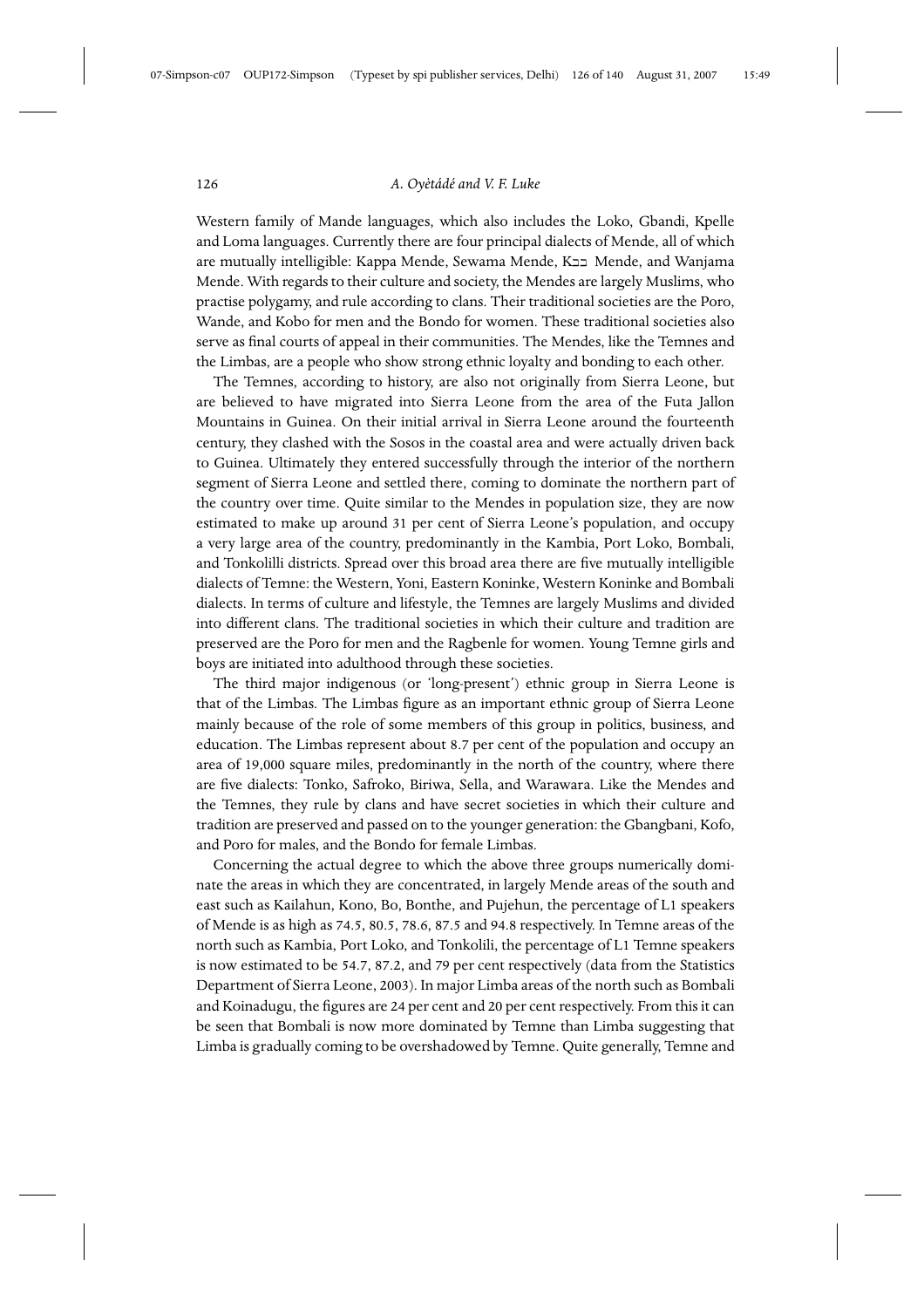Mende are also learned and used by L2 (i.e. second language) speakers for interaction with the Temnes and Mendes in the south and east and in the north, whereas smaller languages such as Soso, Sherbro, Kono, Madingo, Fula, and also Limba are not learned by outsiders and are only heard in interactions among members of these specific ethnic groups. In addition to their presence in predominantly Temne areas, L1 Temne speakers are also found in significant numbers in the Western Area, where the Krio are actually dominant. The following is a breakdown of the ethnic composition of the important Western Urban Area: 39.5 per cent Krio, 37.1 per cent Temne, 7.1 per cent Mende, 8 per cent Madingo, and 3 per cent Limba.<sup>3</sup> Despite the occurrence of many Temne and also other groups in Freetown and its urban environs, the dominant language which seems to be spoken everywhere in the Western Urban Area is very clearly Krio. In the Western Rural Area, the picture is almost the same: 40.6 per cent Krio, 9.4 per cent Mende, 27.3 per cent Temne, and 6.4 per cent Limba, and Krio is again heavily dominant here.

Temne, Mende, Krio, and to a lesser extent Limba also now have a (limited) presence in education. Following a UNESCO report on the potential use of indigenous languages in education published in 1981, Temne, Mende, Krio, and Limba were selected for standardization and the development of orthographies so that they could be used as mediums of education in primary schools and taught as subjects in later years. This is now taking place, and there are also attempts to produce literature in the four languages, with particularly helpful support in the creation of educational materials from the Lekon Consultancies formed by (the late) Professor Clifford Fyle.

#### *7.3.3 Krio*

While Temne and Mende are important languages in Sierra Leone with significant populations of L1 speakers forming approximately 60 per cent of the population, as well as certain L2 speakers, the use of Temne and Mende is predominantly local and restricted to the regions where these languages are dominant, and there has been no extension of either Temne or Mende across a broader national domain. Krio, by way of considerable contrast, is a language which is the mother tongue of just 10 per cent of the population (World Bank data, 2004), $4$  largely confined to the comparatively

<sup>&</sup>lt;sup>3</sup> The versatility of the Temnes can be detected here; more of the Temnes than any of the other ethnic groups have left their original area to live in the city. Concerning the occurrence of ethnic mobility in general, it should be noted that the percentages quoted in the text were taken after the war and contrast with the more homogeneous population of the Western Area prior to 1990. There has consequently been a marked increase in urban relocation as an outcome of the war. <sup>4</sup> Sengova (1987: 523) suggests that the population and proportion of L1 Krio speakers is considerably

less than this, estimating it to be just 100,000 in 1987. The 1993 Ethnologue report for Sierra Leone, by way of contrast, notes a figure of 472,600, which would be around 13 per cent of today's population if correct. As many Krio left for other countries during the course of the civil war in the 1990s, the more recent, postwar, 2004 World Bank estimate of 10 per cent seems quite compatible with the 1993 Ethnologue figure once Krio emigration is taken into account. Whatever the exact percentage of the population made up by L1 Krio speakers actually is, it is clearly small when compared to the extent that Krio is known as an L2 (by almost all of the population).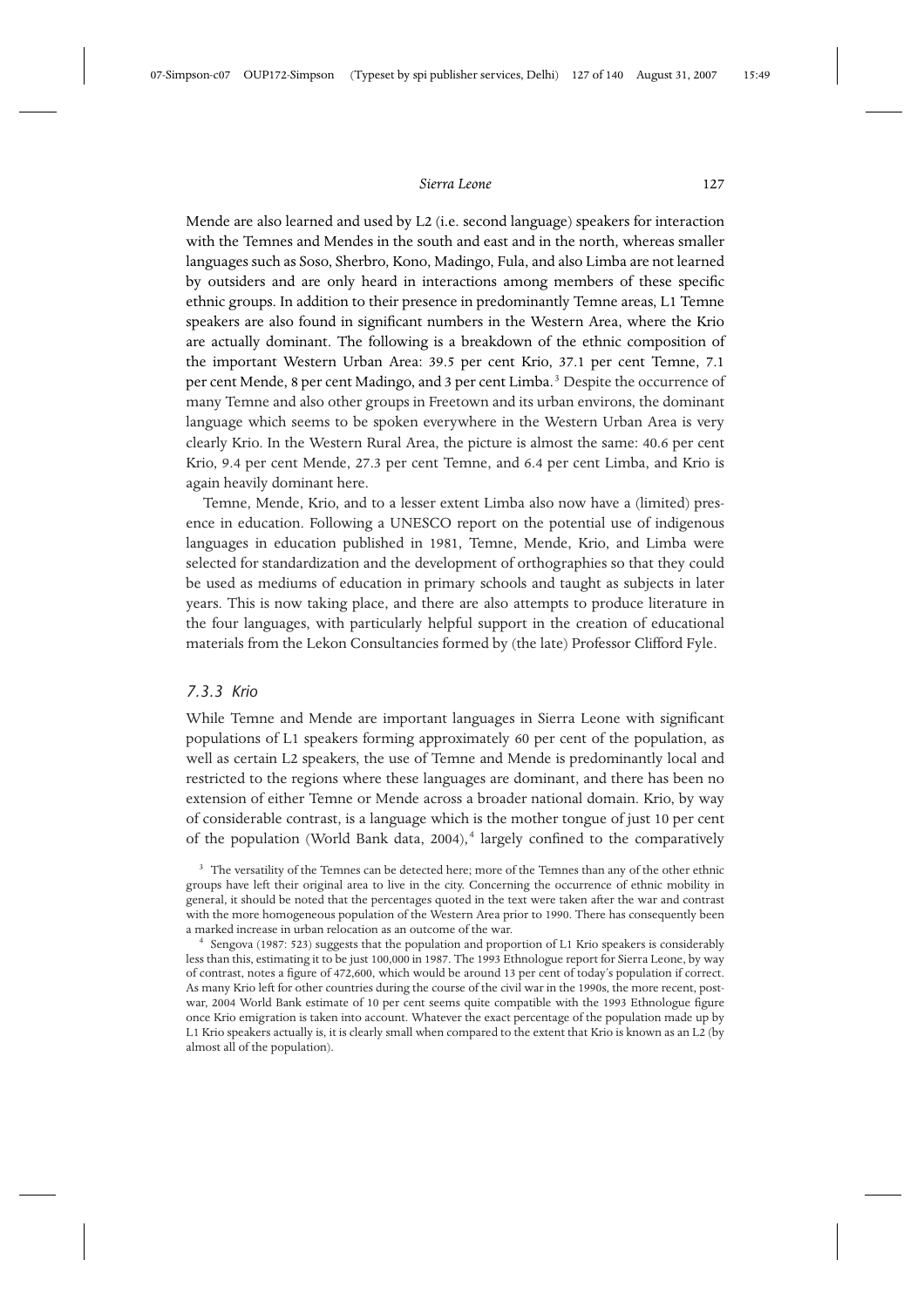small, (though economically very important) Western Area, but which has developed dramatically into the lingua franca of the whole country, known by members of every ethnic group in Sierra Leone and used for inter-ethnic communication by as much as 95 per cent of the population, in trading, local business, and a wide variety of other, informal contexts in everyday life. Krio has now become so popular and commands such importance and significance in Sierra Leone that even foreign nationals regularly attempt to learn it.

Concerning the actual origins of this enormously successful English-based creole, there are three theories that have regularly been put forward and defended in the literature.

**The Americo-Caribbean Origin Theory** This theory claims that Krio originated in the Americas as a result of the Atlantic Slave Trade and was transplanted into Freetown when the colony was declared a haven for freed slaves at the end of the eighteenth Century. It is suggested that the Maroons in particular may have developed a pidgin form of English during the period when they developed as a community in Jamaica, prior to being resettled in Sierra Leone, and that their pidgin subsequently developed further into Krio. In support of such a theory, it is pointed out that there are creoles with striking similarities to Krio elsewhere in the Caribbean today.

**The Domestic Pre-settlement Theory** This theory suggests that there existed an English-based pidgin along the African coast before the settlement of the colonies, and that such a contact language was taken with slaves to the new world and developed into Krio, prior to being reimported to Sierra Leone. It is believed that the earliest form of Krio was therefore a lingua franca spoken along the Guinea coast between the first European traders and local Africans.

**The Domestic Post-settlement Theory** The most commonly held theory of the evolution of Krio suggests that it came into being in Freetown between the late eighteenth century and the early nineteenth century following the founding of the settlement. It is held that Krio arose first as a pidgin, then as a fully-fledged Creole with mother-tongue speakers due to the pressing need for a common means of communication among the diverse groups of settlers in the colony (as described in section 7.2): the Nova Scotians, the survivors of the Black Poor, the Maroons, the tens of thousands of Liberated Africans, the British colonists, and the Sierra Leonean inhabitants of the Freetown peninsula at the time of the slave resettlements in Freetown. Each of these groups had their peculiar linguistic and socio-cultural identities, and the Liberated Africans in particular were of heterogeneous origin, speaking many different African languages (Spitzer 1974: 11). Krio is suggested to have emerged from this conglomeration of languages due to the necessity for the settlers to interact with each other for simple survival needs.

Certainly, when one considers the Krio lexicon today and in records of the past, one finds borrowings and input from an extremely wide range of sources, with English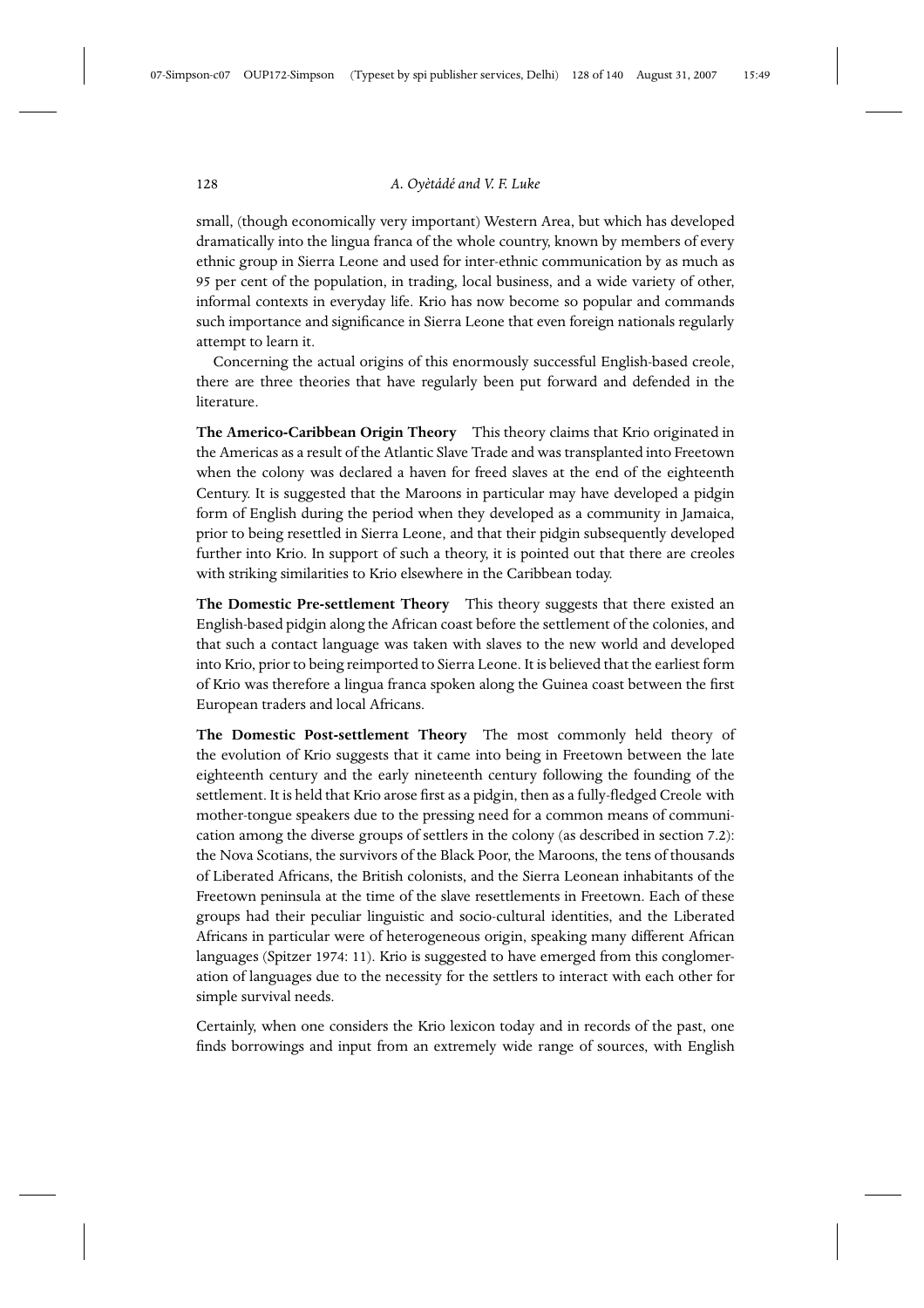| Table 7.1                         |                                                                                             |                                 |                |
|-----------------------------------|---------------------------------------------------------------------------------------------|---------------------------------|----------------|
| <b>Regional Varieties</b>         | Standard Krio                                                                               | Standard English                | provide table  |
| We tu $\varepsilon$ n in na padi. | In na mi padi.                                                                              | He is my friend.                | title for this |
| Na mi de st⊐di am.                | Na mi de tek an lesin.                                                                      | I am his/her tutor.             | table.         |
| Mi p $\varepsilon$ n d⊐n k⊐t ink. | $\text{Mi } \text{p}\varepsilon \text{n} \, \text{d} \text{In } \text{tap } \text{f}$ rayt. | There is no more ink in my pen. |                |
| Sεn f⊒ mi rεs, ya.                | Brin r $\varepsilon$ s f $\exists$ mi, ya.                                                  | Bring me some rice, OK.         |                |
| Di ch⊐p d⊐n r&di mek wi ch⊐p.     | Di it d $\exists$ n redi, l $\varepsilon$ wi it.                                            | The food is ready let's eat.    |                |

and Yoruba being most present, then Hausa, Wolof, Portuguese, Jamaican Creole, Arabic, Fanti, French, Fula, Mende, Temne, and other African languages. With such a tremendously mixed lexical background and the situation present in Freetown at the turn of the nineteenth century, it seems most likely that Krio did evolve in Freetown among its mixed population, first as a simple pidgin, and then as a more complete Creole as it came to be used by the settlers' children as their mother tongue, eventually metamorphosing into the Krio language that is known today.

In more recent years, efforts have been made conservatively within academic circles to identify a standard form of Krio, which can be used in education and as a model for L2 learners. Though there has been certain success in the description of standard L1 Krio, the properties of standard Krio have at present not been fully adopted by the huge L2 speaking population, and there are actually many different variant L2 forms of Krio which have emerged as a result of the massive spread of the language throughout the country among speakers for whom Krio is a second language. Amongst the Mendes, the Temnes, the Limbas and other groups there are clearly variant forms in syntax, phonology, and the lexicon, and the systematic production of 'dialects' quite different from the variety used at home by L1 speakers. Examples of some of the variation found in non-standard Krio are provided in Table 7.1 where the Regional Varieties are compared with Standard English and Standard Krio varieties.

It is relevant to note that the vast majority of L2 speakers of Krio in Sierra Leone learn Krio not from L1 speakers who are in the minority, but from L2 speakers who essentially dominate the Krio-speaking environment. Most L2 speakers also do not learn the language primarily to communicate with L1 speakers, but rather to communicate with other L2 speakers who have different mother tongues. Many L2 speakers have become extremely confident in their forms of Krio, and ironically are now exerting an influence on the Krio spoken by the L1 population, with various previously non-standard forms creeping into the speech of native speakers of Krio.

In terms of how Krio is added to the linguistic inventory commanded by multilingual Sierra Leoneans, patterns of bi- and multilingualism vary considerably from area to area and person to person. In Freetown where the percentage of the educated and literate is highest, people are frequently bilingual in Krio and English and possibly also know a third language such as Temne, Limba, or Fula (or Lebanese, Arabic, French, etc. in the case of those with ancestry in other countries). As one progresses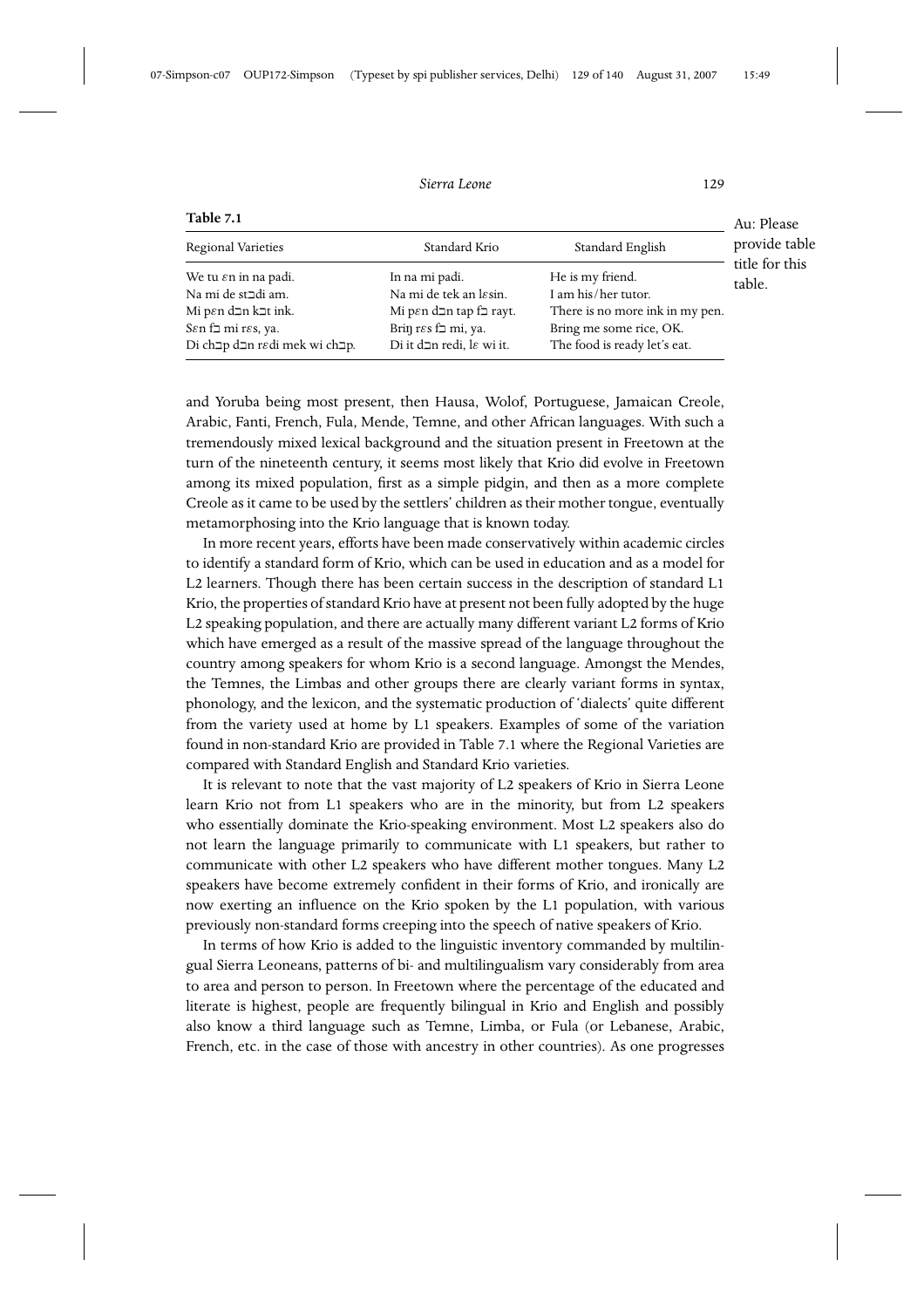into the interior of the country and away from Freetown, English quickly becomes much less commonly known, and Krio becomes the dominant vehicle of inter-ethnic communication functioning with one or two other local languages.

As Krio has come to be used so extensively by multilingual speakers in different situations, the vocabulary has been enriched and considerably expanded, allowing Krio to be used in almost all of the contexts of everyday life that Sierra Leoneans encounter on a regular basis, outside the very formal, where English still dominates and is spoken by those who have a good level of education (approximately 10 per cent). Given this widespread use of Krio in a broad array of domains and the fact that Krio is known by almost all of the country's population, the question naturally arises whether Krio should be considered for formal elevation to the status of official or national language of Sierra Leone. In order to examine the feasibility of such a potential increase in the official status of Krio in the country, it is necessary to take into account general attitudes towards the language held among both L2 and L1 speakers, along with aspects of the social history of the Krio people and their interactions with the rest of the country's population. A brief description of the sociolinguistic relation of Krio and its speakers to the population of Sierra Leone past and present is now provided in section 7.4.

#### **7.4 The Krio and their Language: Attitudes and History**

#### *7.4.1 Negative Issues Concerning the Krio and their Language*

Spencer-Walters (2006: 236) points out that the resettlement of emancipated slaves in Sierra Leone was originally conceived of as a 'civilizing project', which it was intended would demonstrate to both Europeans and other African nations the possibility of creating a 'civilized' African society. The 'Sierra Leone Experiment' therefore placed considerable emphasis on providing Western education for the mixed population of resettled Africans, and encouraged the adoption of various aspects of Western culture, including Christian religion. Significant numbers of the Krio took advantage of this opportunity to gain a formal education, and from the mid nineteenth century onwards many used their qualifications to obtain positions as doctors, lawyers, and other professional and clerical appointments in the colonial bureaucracy, out-competing other Sierra Leonean Africans who had not been given access to education by the British (Dixon-Fyle and Cole 2006: 16). The successful and educated among the Krios often chose to adopt western names and keenly absorbed and manifested many trappings of Western culture, to the extent that 'many were proud to call themselves not just Christians but "Black Englishmen" '(ibid: 3). Such a positive response to the exposure to education and Western civilization offered to the Krios was then frequently rewarded in the form of privileged access to a range of resources controlled by the colonial authorities, allowing the Krios to establish themselves with many advantages not readily available to other Sierra Leoneans.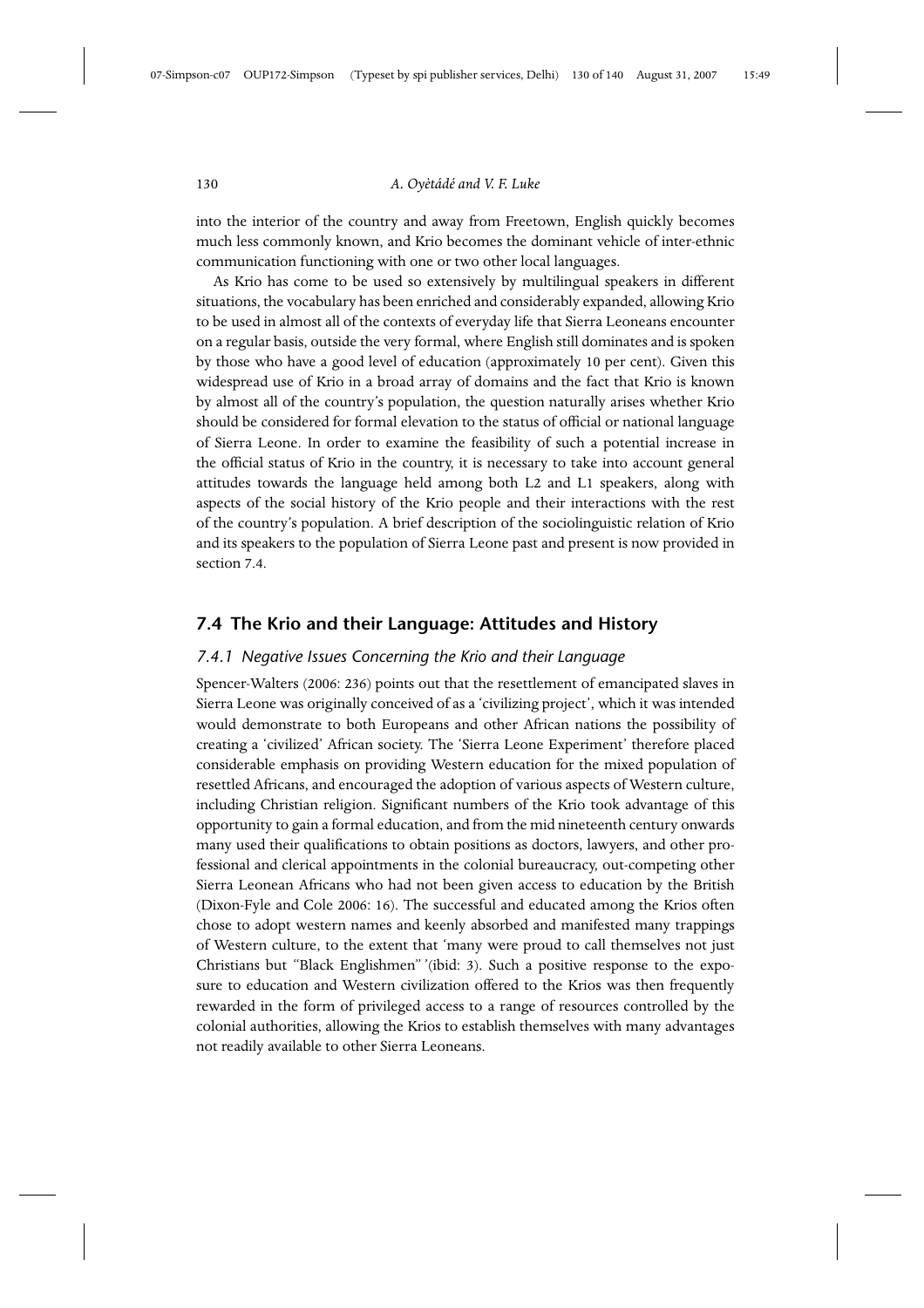During the course of the nineteenth century, the variety of groups resettled by the British in Freetown increasingly coalesced and came to share an emergent, new identity, cultivated by the common experience and special conditions of life present under direct British rule, and developed as a community with properties distinct from those of other indigenous African groups, including now a largely stabilized creole language used as a means of in-group communication in domains where standard English was not utilized. Importantly, it is reported that the accelerated educational and economic advancement of the Krios, combined with their particular path of development and separation from other groups, also resulted in perceptions of superiority among the Krio, at least among those who strove to imitate a European style of life and considered themselves cultured, educated, and successful. Attitudes of prejudice and contempt from the educated Krio towards other local, indigenous groups seen as backward and uncultured consequently created a significant ethnic division between the Krios and other indigenous peoples in British-administered Sierra Leone. The latter, for their part, felt that the Krios received an unfair share of resources administered and distributed by the British, and in doing so severely inhibited the development of the non-Krio population, hence negative feelings between portions of the Krio and non-Krio population came into existence from the nineteenth century onwards.<sup>5</sup>

A perception that the Krios and other Sierra Leonean groups were quite different in nature and origin grew and was shared by Krio and non-Krios alike through the colonial period, deepening the divide between the two parts of the population. As Cole (2006: 49) notes, as independence approached Sierra Leone in the 1950s: 'Both sides had been socialized into thinking of each other as different and separate', and the potential value that a shared experience of British occupation might have brought to the growth and promotion of an all-inclusive Sierra Leonean national identity was not exploited at independence. Quite the contrary occurred, in fact, and ethnic divisions were manipulated for political ends by extremists on both Krio and non-Krio sides, causing a general increase in mistrust and a negative hardening of ethnic boundaries. In the period since the achievement of independence, Krio relations with other groups have frequently remained less than optimal, with continued economic inequality in the country still being attributed to earlier British favouring of the Krio and stimulating 'animosities [which] have gravely threatened national unity since independence' (Dixon-Fyle and Cole 2006: 15).

Linguistically, it can be noted that Krio as a language was for long perceived as a nonindigenous language, primarily a reduced variety of English, this further embedding the distinct foreign-origin status of its native speakers, the Krios, in the eyes of other Sierra Leoneans. As a 'mixed' language lacking the authority and purity of either English or other indigenous languages, Krio has been viewed by some as less genuine and less worthy of respect than Sierra Leone's larger languages or English, and was

<sup>5</sup> A violent physical manifestation of anti-Krio feeling surfaced in the Hut Tax War in 1898 when hundreds of Krios were killed by other groups in the (mistaken) belief that the Krios supported a new tax introduced by the British, which threatened to be a major burden for other Sierra Leoneans.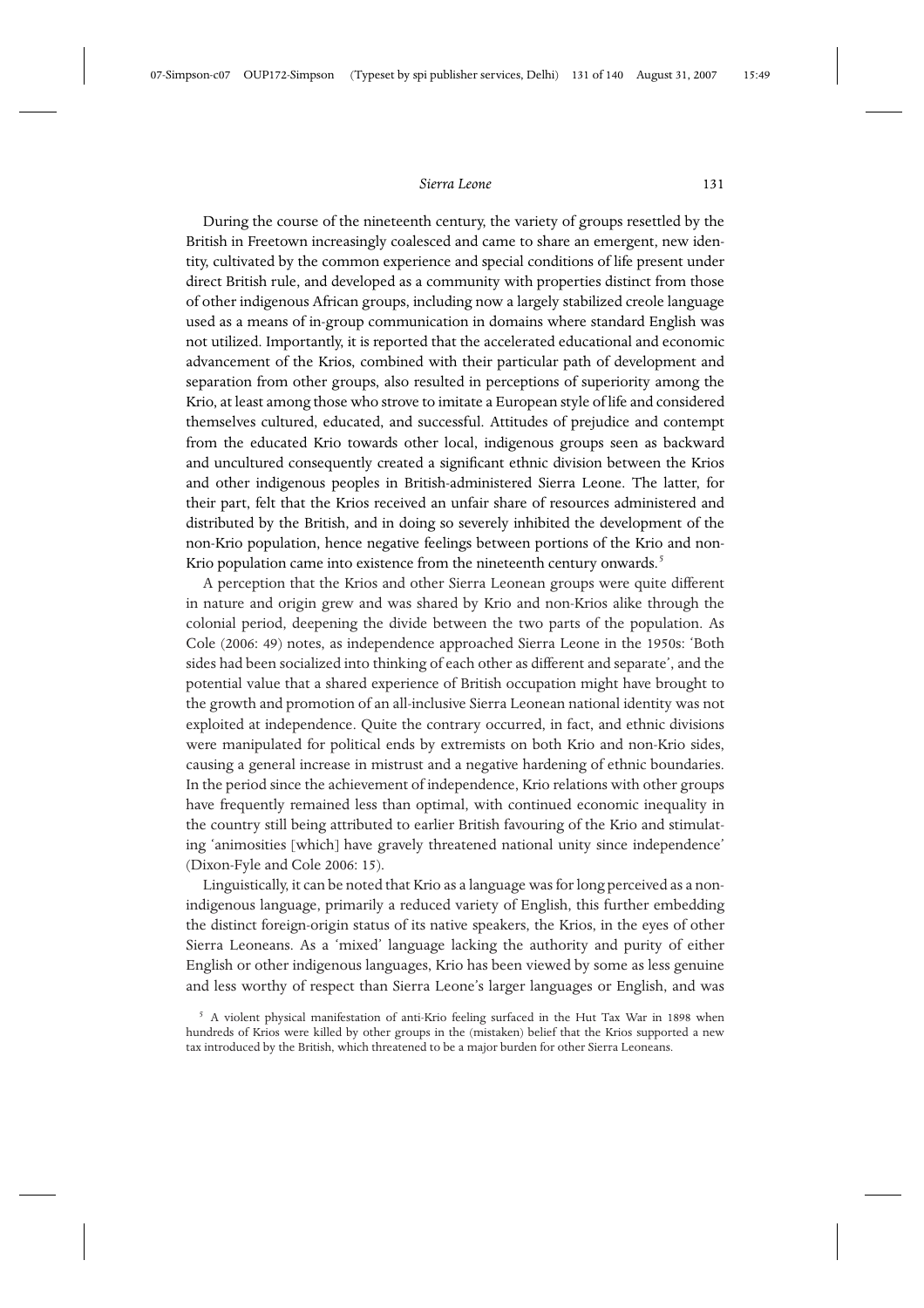actually banned from use in schools and official domains until quite recently, when 'rehabilitated' along with Temne, Mende, and Limba in the development of indigenous languages in education from the early 1980s (Sengova 2006: 184). Negative attitudes held towards Krio on the grounds of its being a mixed language of foreign origin (or at least perceived as such) may have also translated into prejudices towards its native speakers, according to Bangura (2006: 163), and it is often remarked that the phrase 'Krio nOto neshOn' (lit. '(the) Krio (are) not a nation') has been used to disparage the Krio as a mixed collection of people not having the authenticity of a real ethnic group (*'nesh*O*n* 'nation' here being used in the sense of a distinct ethnic group of Sierra Leone; Spencer-Walters 2006: 226). Both the Krio themselves and their language have therefore occasioned negative reactions from other parts of the population in Sierra Leone, on the grounds of unfair past economic advantage, perceptions of contempt held towards uneducated non-Krio by the Krio, and a language portrayed as impure and foreign in basic origin.

Furthermore, it is not only non-Krios who have voiced criticisms of the Krio language in some form or another. The fact that the Krios were the first to obtain access to (English-medium) education during colonial times may have had negative effects on their own attitude towards Krio, increasing the intensity of an already low estimation of the language. When many Krio availed themselves of education, they neglected their own native language, and passed this legacy of negation on to their children, preferring to use standard English wherever possible. In the 1980s, when there were proposals to formally introduce Krio as a language in schooling alongside Temne, Mende, and Limba, elements of the Krio population were the most vocal in their opposition to the use of Krio as a medium of instruction (Spencer-Walters 2006: 240). Krio as a language can therefore be said to have experienced an 'embarrassing past'. Unlike the situation with other Sierra Leonean languages, whose communities did not inhibit or denigrate use of their native languages, the children of the Krio were in many instances made to feel ashamed of their mother tongue, and even today there are some among the educated Krio who still see the use of Krio as having an essentially negative impact on the cultivation of standard English and so being potentially harmful to the academic development of the young. With this kind of negative inbuilt attitude towards Krio in parts of the Krio community, the present educated generation of Krios have not had much to gain linguistically from their parents, many of whom scarcely used the language at home. Because of this, the average educated native speaker of Krio today may actually have a smaller Krio lexicon than second-language speakers of Krio from the Mende, Temne, or Limba groups, an odd situation indeed.<sup>6</sup>

<sup>6</sup> In very recent years, further prejudice against Krio in general has been triggered among certain educated elites by the growth of a form of Krio known as 'Savisman Krio' (lit. 'service-man Krio'), which has become particularly popular among drug-taking youths and other elements on the fringe of society, and which is marked by the use of vulgar and violent language. The worry has been expressed that this variety may be coming to displace the use of more mainstream Krio. However, it is actually very unlikely that this form of Krio will somehow replace more commonly spoken Krio, as Savisman Krio is only used by a very restricted section of the population. Nevertheless, concern over the emergence of Savisman Krio has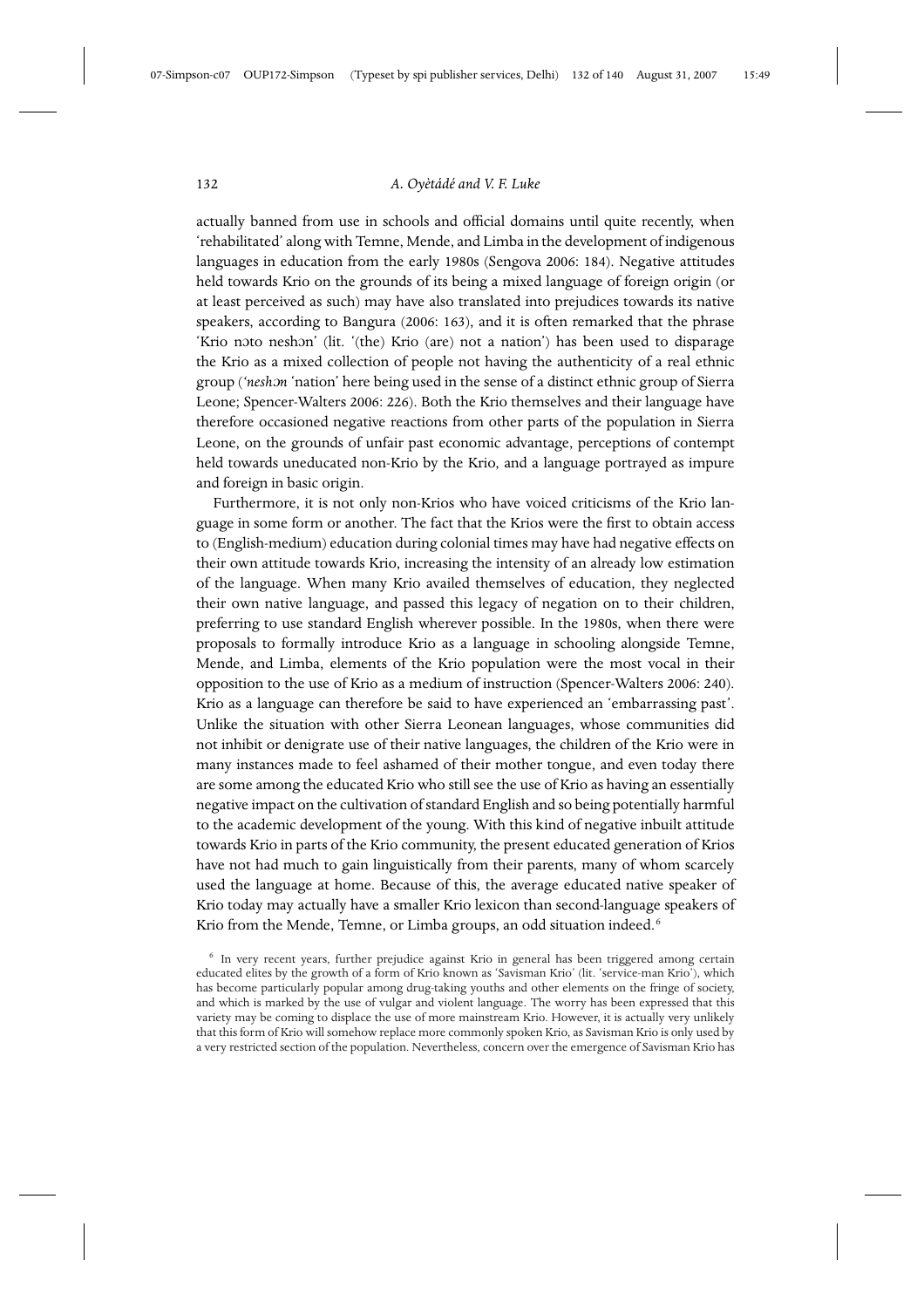In highlighting the complications for the future development of Krio that the sociolinguistic dynamics of the past may bring with it, we should also add the more purely linguistic issue of the lack of a standardized orthography during much of the history of Krio prior to 1980, when a widely accepted writing system for the language was finally established in Fyle and Jones' Krio–English Dictionary. Spencer-Walters (2006: 239) notes that variation in the way that Krio has been written in the past has hindered the creation of a well-respected literature, and even today a good knowledge of standardized Krio orthography may still be poorly spread, even among those engaged in the creation of literature. Furthermore, as this system makes use of various symbols which do not occur in the Roman alphabet, difficulties for its use in typesetting and word processing may sometimes also occur.

#### *7.4.2 Positive Issues Concerning the Krio–non-Krio Ethnic Relations and Krio Language*

From the discussion above in section 7.4.1, it is clear that various aspects of the history of Krio and its native speakers might be seen as potential obstacles to the elevation of Krio into a higher official capacity, this stemming principally from negative attitudes to the Krio people on the one hand and Krio as a creolized language on the other. Although such attitudes may exist among segments of the population, a fuller picture of the situation of Krio in Sierra Leone today and in the recent past also reveals many more positive perceptions of Krio and its usefulness for the maintenance of inter-ethnic relations in the country.

First of all, though the most strident dismissal of Krio as a 'broken' or 'bastardized' form of standard English has frequently come from within the Krio elite itself (Spencer-Walters 2006: 240), there are also members of the educated Krio elite who have demonstrated more enlightened views of Krio. A prime example of a quite different attitude to Krio is noted in Spencer-Walters (2006: 247) in the case of the prominent Krio journalist Thomas Decker, who engaged in a wide range of activities designed to promote a more positive awareness of Krio as a valuable and 'genuine' language able to express complex thoughts just as any other language may. This included the writing of plays in Krio, the sustained use of newspaper columns and radio interviews to promote respect for Krio, and the translation of Shakespeare's *Julius Caesar* into the language (here recalling Joseph Nyerere's translation of Shakespeare into Swahili to promote Swahili as a national language in Tanzania, see Topan, this volume). Decker's actions prompted others to follow suit and resulted in a wave of plays written in Krio through the 1970s and 1980s.

Secondly, just as the Krio elite were not necessarily all negative in their perceptions of Krio, Bangura (2006), Cole (2006), and others stress that the Krio population as a whole was not nearly as monolithic as is sometimes understood, and that in addition

strengthened the attachment that certain L1 Krio speakers have for English and increased their negative views of Krio.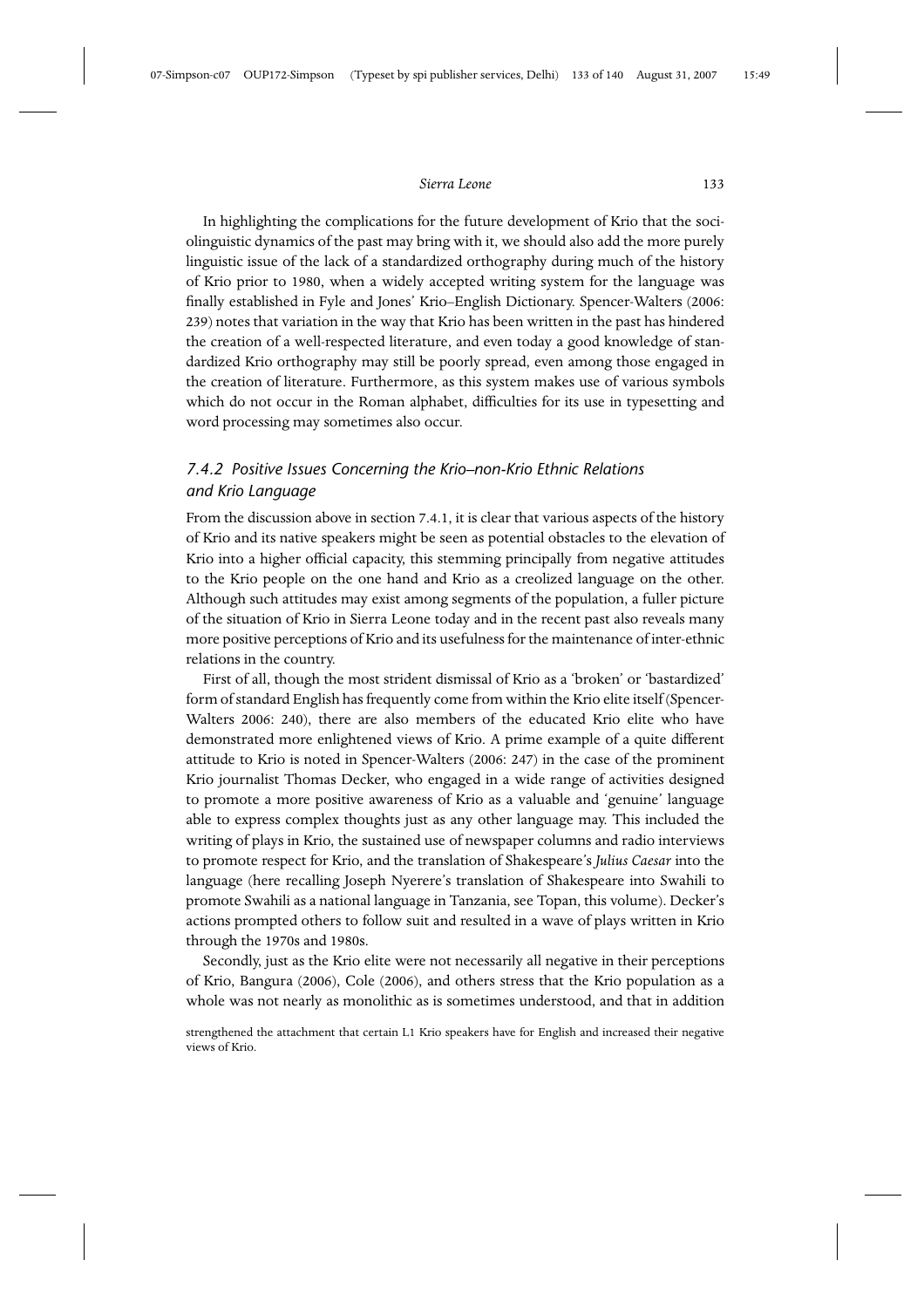to the educated elites who may have been largely absorbed in adopting aspects of Western language and culture, there were (and are) also very many among the Krio population who were less educated and belonged to the working-class, and who did not assimilate or attempt to copy British ways of life, often remaining Muslim or animist in religious belief despite strong encouragements to convert to Christianity. This less vocal but numerically significant section of the Krios is not associated with any overt stigmatization of Krio parallel to that exhibited by (many of) the elites.

Third, it is important to recognize that negative attitudes to Krio as a creolized language form may not exist widely outside the Krio elite and certain other educated non-Krios. Among the many in Sierra Leone who have not established an ability to speak standard English, a proficiency in Krio, with its heavily English-sourced lexicon, is in fact considered to be a desirable index of civil exposure, moving an individual closer to being able to speak English at some point, if additional effort is applied to 'convert' knowledge of Krio into knowledge of standard English. Krio is thus seen by many as a positive stepping-stone to education, with the ultimate indicator of having acquired a recognizable standard of education being the ability to understand, speak, and manipulate standard English. An ability to learn and speak Krio, therefore, brings those who aspire to learn English a step further along the path to their intended goal, and the regular use of Krio is not perceived to be an impediment to the proper acquisition of English (quite the contrary, in fact).

A fourth, major point is the simple observation that knowledge and use of Krio has spread massively throughout Sierra Leone among speakers of other languages and is thriving and developing in a strikingly vibrant way. Ironically, while Krio was being stifled in the homes of educated native speakers in Freetown and a rather decayed form of the language was being passed on to their offspring, those in the provinces have expanded Krio considerably and moulded the language further with forms and patterns from their own native languages, resulting in the creation of a number of different sub-varieties: Mende-Krio, Temne-Krio, and other regional forms (Sengova 2006: 180). The widespread adoption and use of Krio as a means of wider communication is a testament to the high degree to which the language is felt to be acceptable as well as practical, and would certainly not have occurred in such an unforced and spontaneous way had there been deeply entrenched negative attitudes to Krio present in the population. Krio is now also taught formally in the educational system, and much popularity is recorded for Krio classes, both in schools and at the teacher training and university levels.

As a further significant part of the ongoing development of Krio in Sierra Leone, a recent research project carried out by one of the authors among various categories of L1 and L2 Krio speakers in the Freetown area observed that there seems to be an interesting increase in the domains in which Krio is coming to be used, and Krio is now beginning to compete with English in certain formal contexts hitherto fully monopolized by English. The study, yet to be published, revealed that Krio is being increasingly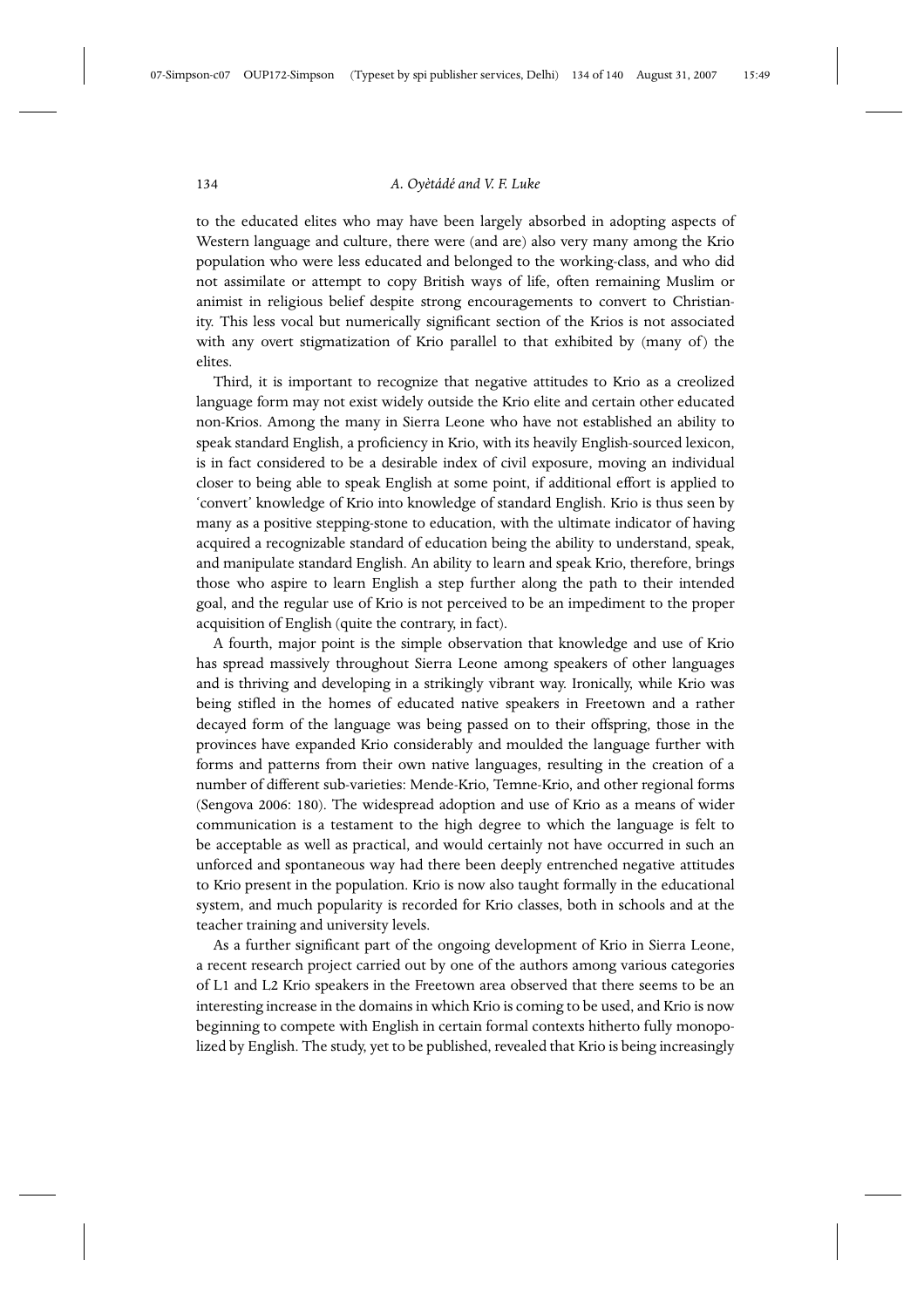used in certain circles and formal settings where previously only English would have occurred to deliberately facilitate a more informal atmosphere and break down stiff social barriers. Such an innovation again underlines a broad current acceptance of Krio and importantly suggests that use of the language may no longer be seen as restricted to purely informal contexts.

Finally, the uncoerced, extensive adoption of Krio as a lingua franca which is ethnically neutral among the majority non-Krio population has meant that Krio has come to play a highly important role in the negotiation of inter-ethnic relations in Sierra Leone, and it is widely acknowledged that the availability of Krio as a common language has been a major factor helping ease situations of ethnic conflict in the country. Sengova (2006: 172) highlights this critical, binding function of Krio in recent times:

Many would agree that Krio has not only successfully bridged differences in ethnicity, language, culture, and so forth among Sierra Leone's many groups, it has also become a vital communicative tool creating social harmony, cohesion and collaboration among the population. . . . the *lingua franca* status of Krio in Sierra Leone has also narrowed considerably many socio-cultural and linguistic barriers that might otherwise have created greater political discord than that recently witnessed in our decade-old internecine war and carnage in the country.

Krio is therefore seen by many as having helped lessen conflict and divisions in multiethnic Sierra Leone, hence while it may not (yet) occur as a strongly positive national symbol which Sierra Leoneans would overtly express pride about and categorize as prestigious, covertly the language has been of much importance in helping maintain the integrity of the nation. Sengova goes on to express a cautious optimism about the future of Sierra Leone, noting the presence of a new attitude of ethnic accommodation in the nation, and again emphasizes the pivotal role that Krio has played in facilitating this:

20<sup>th</sup> century social and political relations in Sierra Leone, especially that between the Krio and the rest of our putative aborigine population appear to be sometimes marred by tension and mistrust, but more recently, conditions also appear to have improved considerably. In one significant respect, Sierra Leoneans have moved from a myth created and held denying nationhood (indigenous ethnicity) to the Krio and commonly spelled in the widely used expression, 'Krio noto nation', to full acceptance of the nation's global multilingualism and ethnic pluralism. The principal vehicle that has brought this about was language and the use of Krio as a unifying vehicle of communication . . . The nation now appears to have adopted the Krio language and perhaps many aspects of the Krio social lifestyle and practice that were once held in disdain thanks to a familiar package of colonial stigmas inherited from the European progenitor. (Sengova 2006: 176–7)

Given such developments and the range of other positive properties associated with Krio here, this now leads us back to Krio and the national/official language question, reapproached in section 7.5.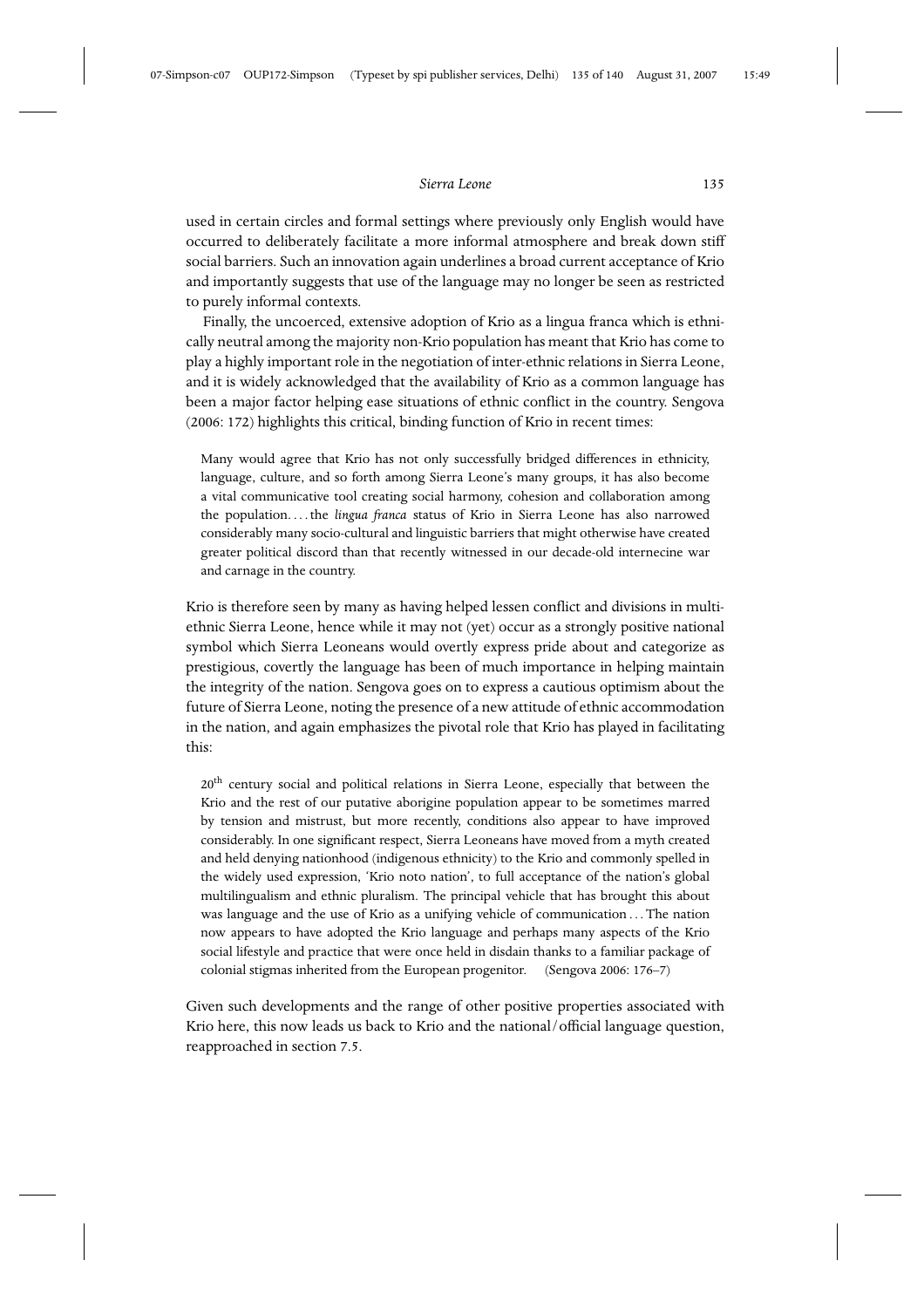#### **7.5 Krio: A National Language for Sierra Leone?**

Sierra Leone, like many African countries south of the Sahara, is a multilingual, multi-ethnic state which needs to cultivate a notion of national unity in order to assist its future survival as a single territorial entity. As in many other West African states, feelings of national identity were not stimulated during the period of colonial occupation, and Sierra Leone attained independence without having established the clear foundations of a distinct and coherent nation. In recent years, the country has experienced much internal ethnic strife which has threatened the continued stability of Sierra Leone as a country. It is therefore of much concern that all means possible be found to re-establish inter-ethnic harmony and create a feeling of belonging to a single nation among the various groups present in the country. In such a general context, the identification and promotion of a national language for Sierra Leone, which could be used to build up feelings of positive cohesion in the country, would certainly be an important forward step in the pursuit of establishing a broad national identity and encouraging unity among Sierra Leoneans.

In (re)considering the potential options available for such a purpose, these realistically reduce to a choice from the following set of languages spoken in the country: (a) one or more of the major indigenous languages, (b) English, or (c) Krio. With regards to the first possibility, although Sierra Leone possesses regional languages such as Temne and Mende which have long enabled different communities to communicate and do business, these languages do not have the obvious potential to enhance national cohesiveness and form the basis of a true national identity. In fact, such languages have a greater potential to become a source of political divisiveness and social fragmentation if ethnicity is made use of for political means, as has often sadly been the case in Sierra Leone, as in other African countries. This is not to say that there should be any repression of the major indigenous languages as prominent symbols of the ethnic identities they are associated with. Such sub-national identities should not be interfered with and should be allowed to continue to function as useful bonds among different groups in Sierra Leone. However, on top of regional and ethnic identities, there is a need to construct a higher-level national cohesion to enhance Sierra Leonean nationhood and development of the country. What Sierra Leone therefore needs is a language that can hold the people together in a nationalistic bond, one which they can identify and relate with in a safe way, without losing their ethnicity, jeopardizing their cultural heritage, and endangering their traditional values.

Considering the possibility of English being used to potentially fulfil such a role, in Africa in general, there is a common view (which many would call a misconception) that national integration can be achieved through the use of ex-colonial languages such as English, French, and Portuguese to facilitate inter-ethnic communication. In the case of Sierra Leone, English has become entrenched as the only official language of the country and the primary index of higher education. However, many would argue that real integration can never be achieved in this manner. Bamgbose (1991: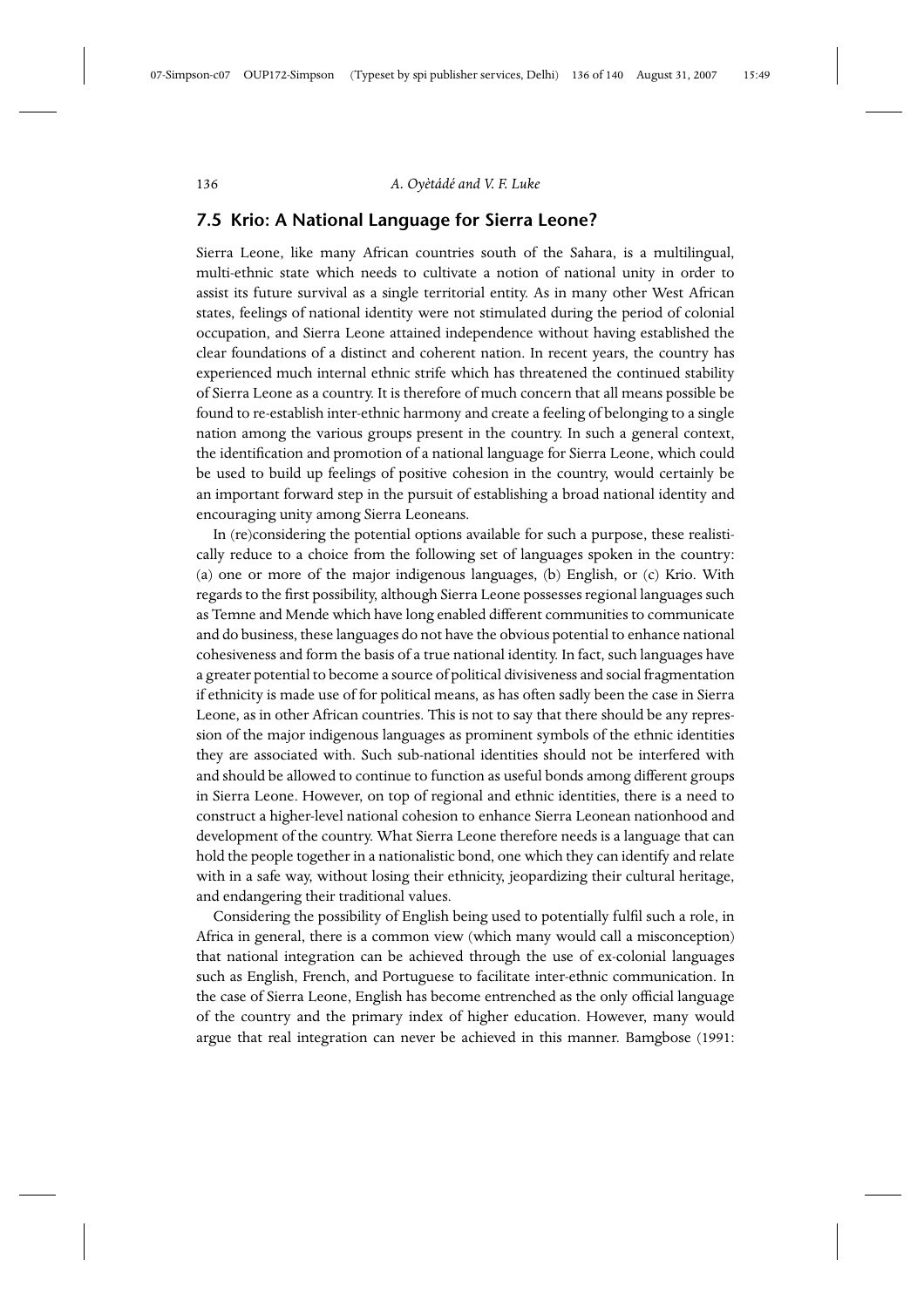18) summarizes the potential weakness in the use of colonial languages as national languages in African states in the following way:

The point which is often missed in this approach is that the kind of integration made possible in this way is only horizontal integration which involves a combination of the segment of the educated elites from each of the different ethnic or linguistic groups in the country.

In a situation such as that in Sierra Leone where only 10 per cent of the population is proficient in English, ethnic diversity rather than ethnic integration will be the fundamental outcome. The dangers here are very clear, and a nation that intends to foster true nationalism and ethnic cohesiveness must look for a more inclusive and more embracing approach. This kind of targeted national integration needs to cut across ethnic borders and should result in what Bamgbose (1991) calls genuine 'vertical integration'. In Sierra Leone, current prognostics suggest that it is quite unlikely that English will become known by a much greater percentage of the population in the near future, and therefore English is not a good candidate for selection as national language.

In many sub-Saharan African states, once major indigenous languages and excolonial languages are discounted as possible choices for promotion as national languages this often exhausts the linguistic inventory present in a country and conceivable as nationwide means of communication. However, in the case of Sierra Leone, the widely known creole and pidgin language Krio is clearly a further plausible alternative for consideration as the selected national language of the country, and has many positive attributes to support its candidacy in such a role.

As noted earlier, an extremely important property of Krio is the simple fact that it is known by as much as 95 per cent of the population, giving it a combined first and second language population that is proportionately greater in Sierra Leone than that enjoyed by major languages in most other countries of sub-Saharan Africa. This very extensive spread of Krio puts it in a position where promotion of Krio to the status of a national language would result in Sierra Leone having a national language known by almost all of its population, and able to achieve the kind of vertical integration Bamgbose highlights as essential for both the development of democracy and an inclusive national identity. Today Krio is not just a language of the Krio population of Freetown, who have frequently disparaged and rejected it, but a language of the whole country, spoken with enthusiasm by people in all parts of Sierra Leone. It is furthermore a language which most non-Krio Sierra Leoneans have come in contact with almost simultaneously with their mother tongue or very shortly thereafter, making it an intimate and very familiar linguistic system.

Concerning the broad spread of Krio among different groups in Sierra Leone, this has had the effect, already noted in part, that Krio has absorbed various phonological, lexical, and syntactic features of other languages in the country, giving Krio a vibrant multi-ethnic and nationalistic flavour, and resulting in it being a preferred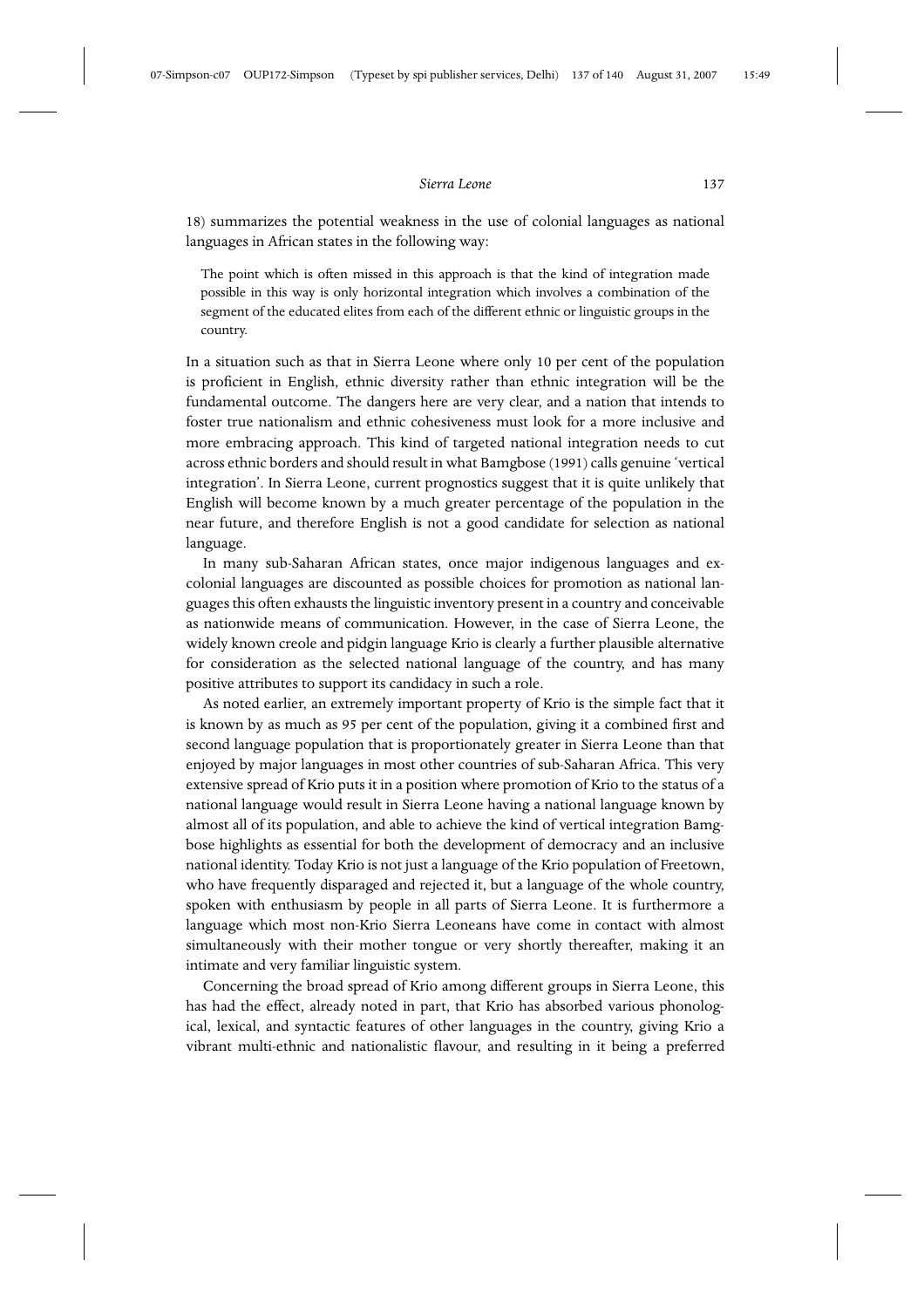language in situations of inter-ethnic communication where socio-cultural boundaries are transcended, and differences between Sierra Leoneans are no longer emphasized. Although Krio may in origin be a creole language with a strong English lexical base, it can now be suggested to qualify as Sierra Leonean and at least semi-indigenous due to having been continually developed in the country under the clear influence of local languages, rendering Krio less obviously foreign and unauthentic. Variation and deviation from the Krio of L1 speakers can therefore be seen in a positive light as having helped increase the acceptability of Krio and feelings of identification with the language among the population as a whole.

In virtue of all of the above – the early intimate familiarity with Krio among L2 speakers, its local variation, and its highly widespread nature – Krio can now be seen as the principal cultural bond that holds the people of Sierra Leone together as a single national whole. The language has a unique potential to establish cohesiveness among the population, is the only language that can dissipate inter-ethnic tension and bring Sierra Leoneans together as a single nation, and is able to communicate meaning to (almost) the entire population. Though it may not so far be seen as overtly prestigious (in the sense that overt pride towards the language is not frequently expressed), it has perhaps already become a powerful 'covert' mark of national identity, being highly valued by much of the population in a generally unstated way. Finally, in thinking about how Krio measures up to the current official language of the country, English, it has to be conceded that the latter holds a position of unquestioned importance in many institutions and settings in Sierra Leone and is valued for its use in formal and 'elevated' domains. Krio, it can now be noted, also has a clear potential for use in more 'sober' situations and its occurrence does not necessarily result in any loss of the formality of a situation, though it certainly can be used to heighten feelings of informality. Because of such versatility and the ability to be used in both informal and formal settings, Krio can be seen as a fitting and convenient 'deputy' for English in many situations which might be thought of as requiring the use of an official-type language.

The range of positive properties reviewed here and in section 7.4.2 suggest that Sierra Leone should take advantage of the special opportunity Krio presents for helping stimulate national integration and elevate Krio to some higher nationwide status. We therefore submit the following as a practicable way forward to encourage the further growth of national identity in Sierra Leone at the same time as satisfying requirements of nationism and the maintenance of linguistic links with the outside world. We suggest that Krio be formally recognized as a co-official language of the country along with English, and that Krio also be given the status of Sierra Leone's unique national language, these new roles to be supported by the development of Krio for extended use in education and the media, as well as in national functions such as the national anthem, the military, and public address to national audiences. Promoting Krio as a co-official rather than unique official language of Sierra Leone pragmatically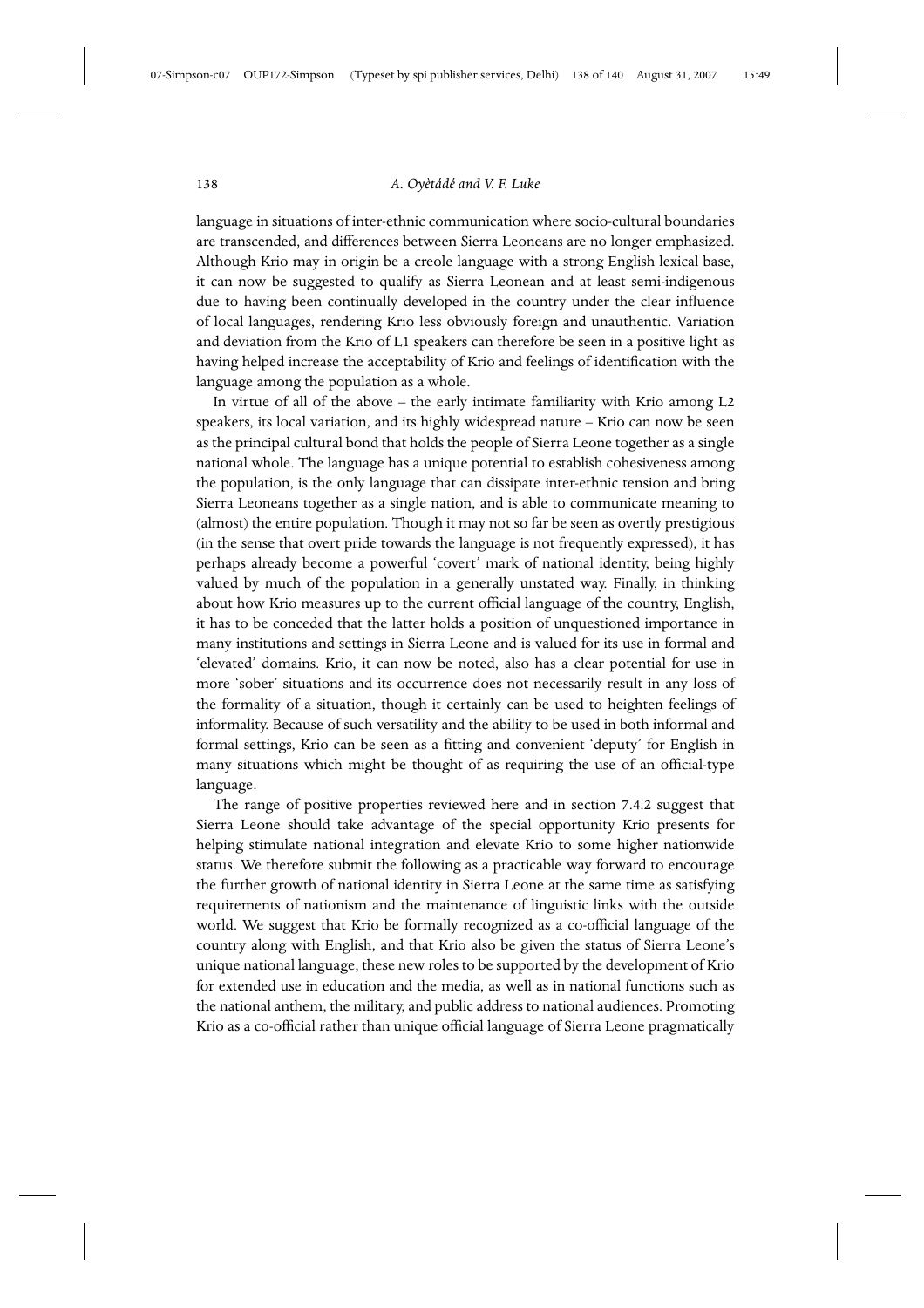recognizes the fact that even with heavy promotion of Krio, English is unlikely to fully disappear from use in various formal domains of life given its long-accrued sociolinguistic clout, international integrity, and educational leverage, but is also not likely to become known by a majority of the population in the immediately foreseeable future. However, if Krio is adopted as the national and a co-official language of Sierra Leone, the vast majority of the population who currently have no access to the present official language, English, will automatically have the opportunity to become involved in important national matters, enhancing feelings of belonging to a single national unit. This kind of inclusive participation in the future development of the nation will only occur when an appropriate indigenous (or 'semi-indigenous') language is adequately empowered, and therefore strongly supports the case for adding Krio to English as the official languages of the country. We furthermore suggest that the major regional languages, Temne, Mende, and Limba, be recognized as official languages in the provinces in which they predominantly occur, and be similarly developed for increased use within education and the media. Finally, we support additional increased use of other Sierra Leonean languages in the media, where this is practically possible.

If Krio is promoted in this way to help the growth of Sierra Leonean national identity, it will certainly need to confront and overcome a number of obvious challenges. First of all, if Krio is elevated to the status of national and co-official language, it will be necessary to establish more precisely what is to be considered the standard form of the language, and a careful description of standard Krio will be important so as to ensure consistency in official/formal representations. Secondly, there will most probably be certain negative attitudinal reactions to the official elevation of Krio among various elite sections of the population, and these will have to be addressed if the recommended linguistic resolution is to exercise any lasting vertical effect on development.<sup>7</sup> Thirdly, given the small percentage of native speakers of Krio in comparison to the very large L2 population, there are likely to be increasingly more questions relating to the legitimate 'ownership' of the language and who has the right to determine what should be accepted as the standard forms of the language – the L1 Krio population or the majority L2-speaking population, which makes use of a wide range of variant forms. Despite such obstacles, we confidently believe that Sierra Leoneans have the

 $7$  Concerning the issue of how negative aspects of the image of the Krio in the past may be 'rehabilitated' in a more inclusive drive towards Sierra Leonean nationhood, previously there has been an emphasis in histories of the country on the role of non-Sierra Leonean groups in forming the Krio population, and this has clearly stressed the non-indigenous nature of the group. However, recently scholars such as Cole (2006: 33) suggest that more recognition can and should be given to the presence of locally recaptured slaves in building up the Krio group, and that there were also many Sierra Leonean slaves who were emancipated and brought to join the settlement in Freetown, ultimately forming the Krio group. Though the numbers of these locally recaptured slaves were much less than slaves resettled in Freetown from other regions of West Africa, a careful presentation and highlighting of the original local component in the Krio population may well help in further 'authenticating' the current status of the Krio as an indigenous group